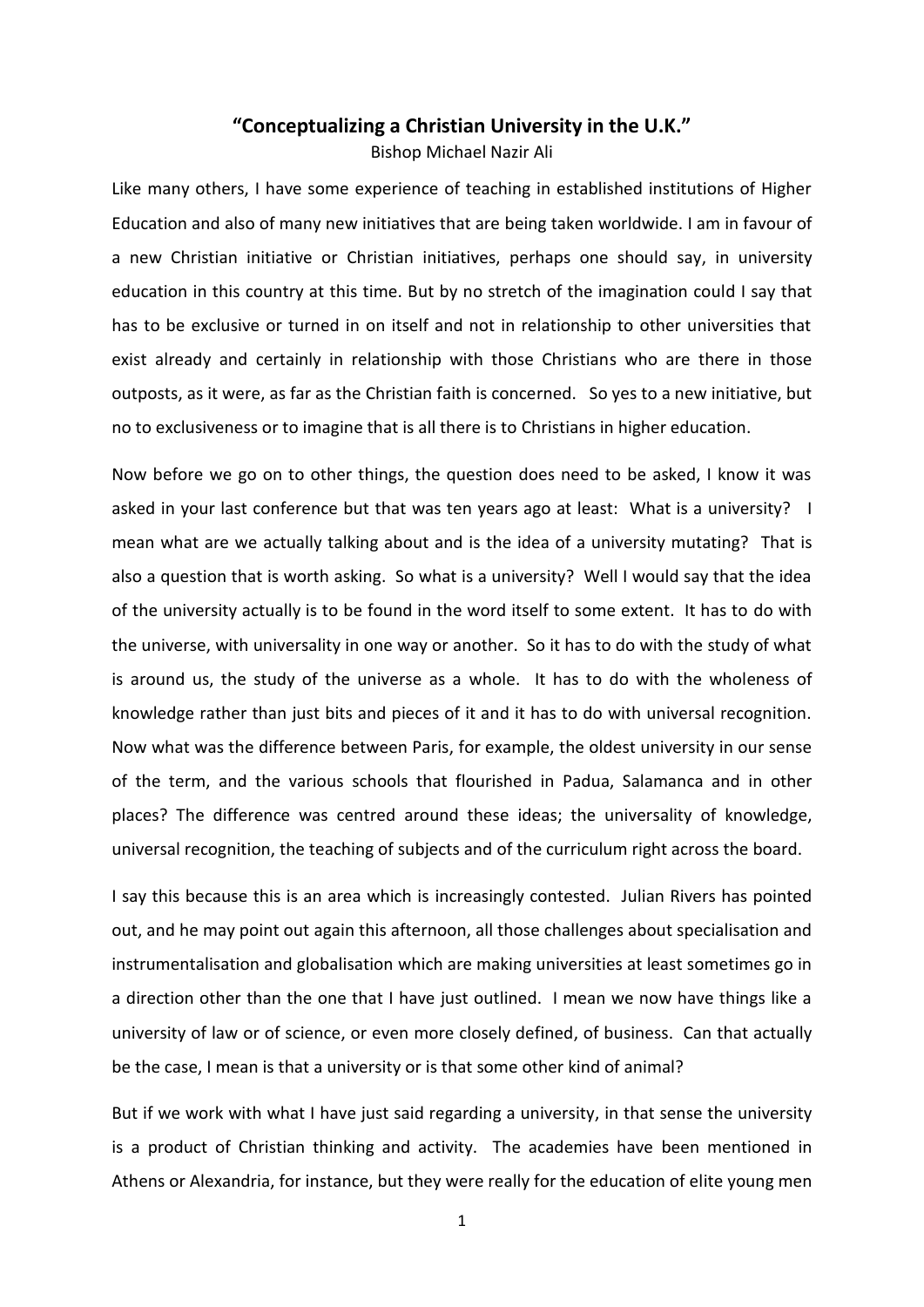who would inherit large amounts of property from their parents and so on. Rowan Williams mentioned, in his lecture in China, the education of the mandarin class for purposes of bureaucracy. Those things did exist, but the idea of a university that was in theory open to all and I mean one of the things that Monasticism did both in the East and in the West was to be classless so people could actually join the monastery and then later on the university and the distinction between those two wasn't clearly drawn until much later of course. People could become learners even from very ordinary backgrounds. So this idea for a community of learning in, this sense, is a Christian idea. We may want to criticise it, we may want to reform it, some people want to abolish it altogether but its historical origins deserve to be recognised.

Now it is quite true that within this context of a university where the whole of the curriculum, all subjects as far as possible, is studied each subject has a certain autonomy. So Sam Berry, for instance, has been very concerned that Christians should not deny a proper autonomy in the natural sciences to those sciences and I too don't think that we should. I mean within the limits of a particular discipline and what it's seeking to do, you don't always invoke ultimate causes and unmoved movers and so forth. It is certainly right to allow a proper independence to the discipline. But in the university, autonomy must go alongside interdependence as well. It is not simply isolation and should not be understood to be such. So people can learn from one another, they can challenge one another. I think if more of that happened across the disciplines, this would be hugely beneficial for the disciplines themselves and we would not have as many of what Marx called 'specialist idiots'. Well that's harsh terminology but the point is if people specialised to such an extent, not only in their discipline but in a particular aspect of their discipline, and are unaware of what is happening in the business of knowledge generally, that doesn't necessarily make them better at their discipline. They may have certain uses, but these will be limited.

So I think there has to be this interrelationship and the question then is if such a university exists, as it should, what is it *for*? What is a university for and the traditional Christian answer was that it is for the acquisition of knowledge. That is an end in itself which is good for human persons. You don't need to invoke any other kind of use, to know more about the universe and ourselves is in itself worthwhile. There's a sustained defence of this idea in John Henry Newman's, *The Idea of a University*. It sounds to us now when we look at the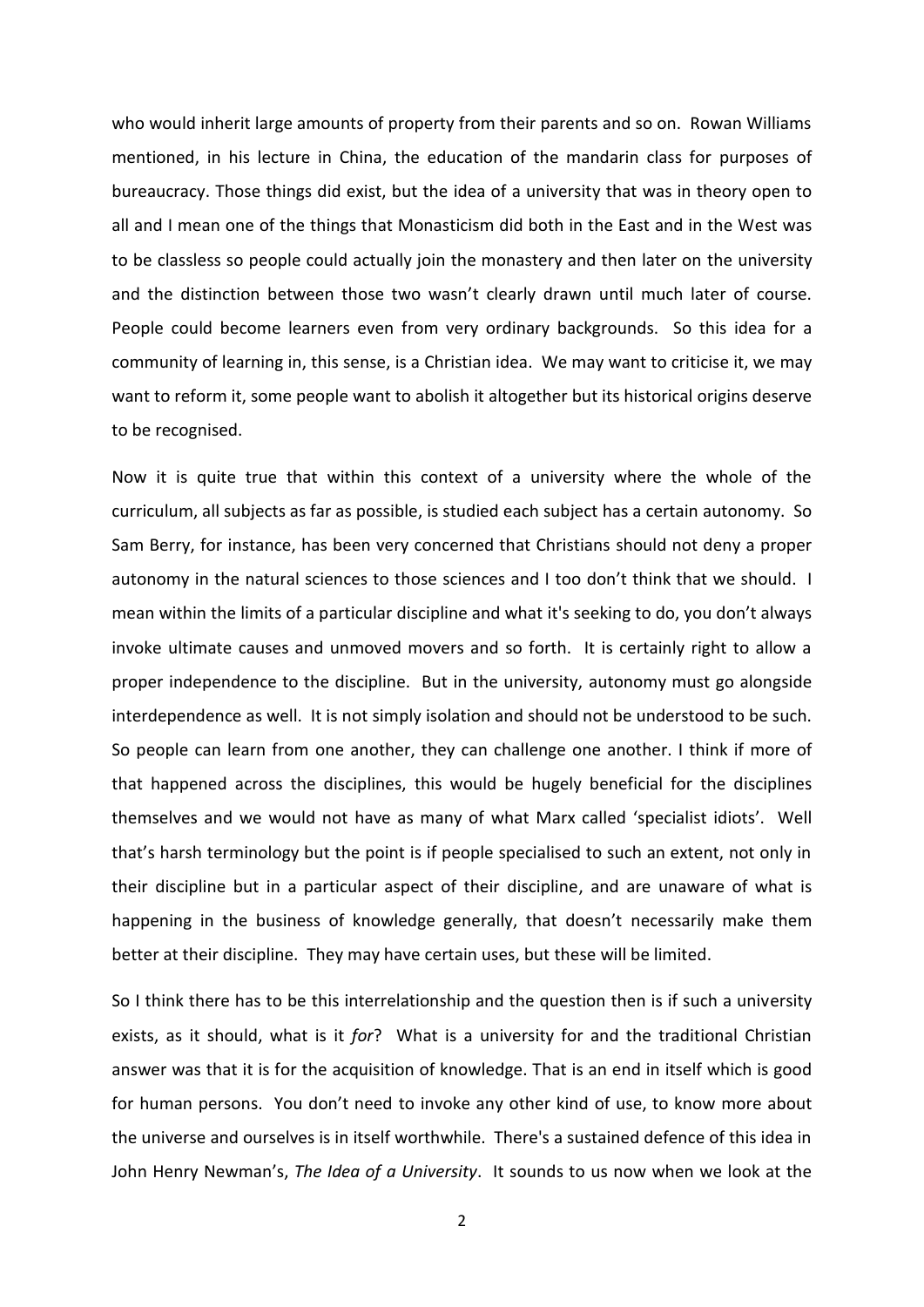university scene, 'cloud cuckooland' to some extent because universities are now, even the older universities are now, so oriented to professionalization to specialisation, even to instrumentalisation. But I think we ought to keep in view, this idea that knowledge is something that should be valued for its own sake. Certainly Christians should believe that, to know more about God's world, to know more about ourselves, about our relationships with one another has a value in itself. But yes it can then also lead to usefulness in the world; I mean those two are not necessarily opposed.

Knowledge is good in itself and knowledge as leading to some usefulness in the world can be and should be held together. Some universities now insist that people pursuing one discipline for instance in the natural sciences, should also take another course in philosophy or in sociology or history and I think that's a good thing because it gives people a sense of the breadth of knowledge that there is and of the fragmentary nature perhaps of what they may be pursuing at that time in that place.

Religious studies obviously should have a place in such a curriculum. Religion is not a disappearing phenomenon in our world, it is a massively reappearing phenomenon in many different ways, both desirable and undesirable and it could be very short sighted of any university to think that the study of religion is somehow unnecessary because people who are pursuing other disciplines will find in their work later on that they will need that knowledge and they won't have the knowledge. Religious illiteracy abounds, not only in politics and in policy making, but even in the academic world, sorry to say. How religious studies are pursued I will come back to in a moment, I hope, if I have the time. But that they should be part of this wide curriculum of the university, should be something that isn't seriously contested these days.

But that of course is different from Theology. Should Theology have a place in the university today? I would say yes, partly because of the need to reflect on what some people claim to be revelation. I mean you don't have to accept that it is to have Theology but it is undoubtedly the case that Jews and Christians claim to have a revealed body of knowledge. How that revealed body of knowledge relates to the world as we find it, again Professor Sam Berry talks about the book of the words of God and the book of the works of God- you may want to think of it in that way. Theology has an obligation, both to take into account claims to revelation and how they work out in communities of believers and how they relate to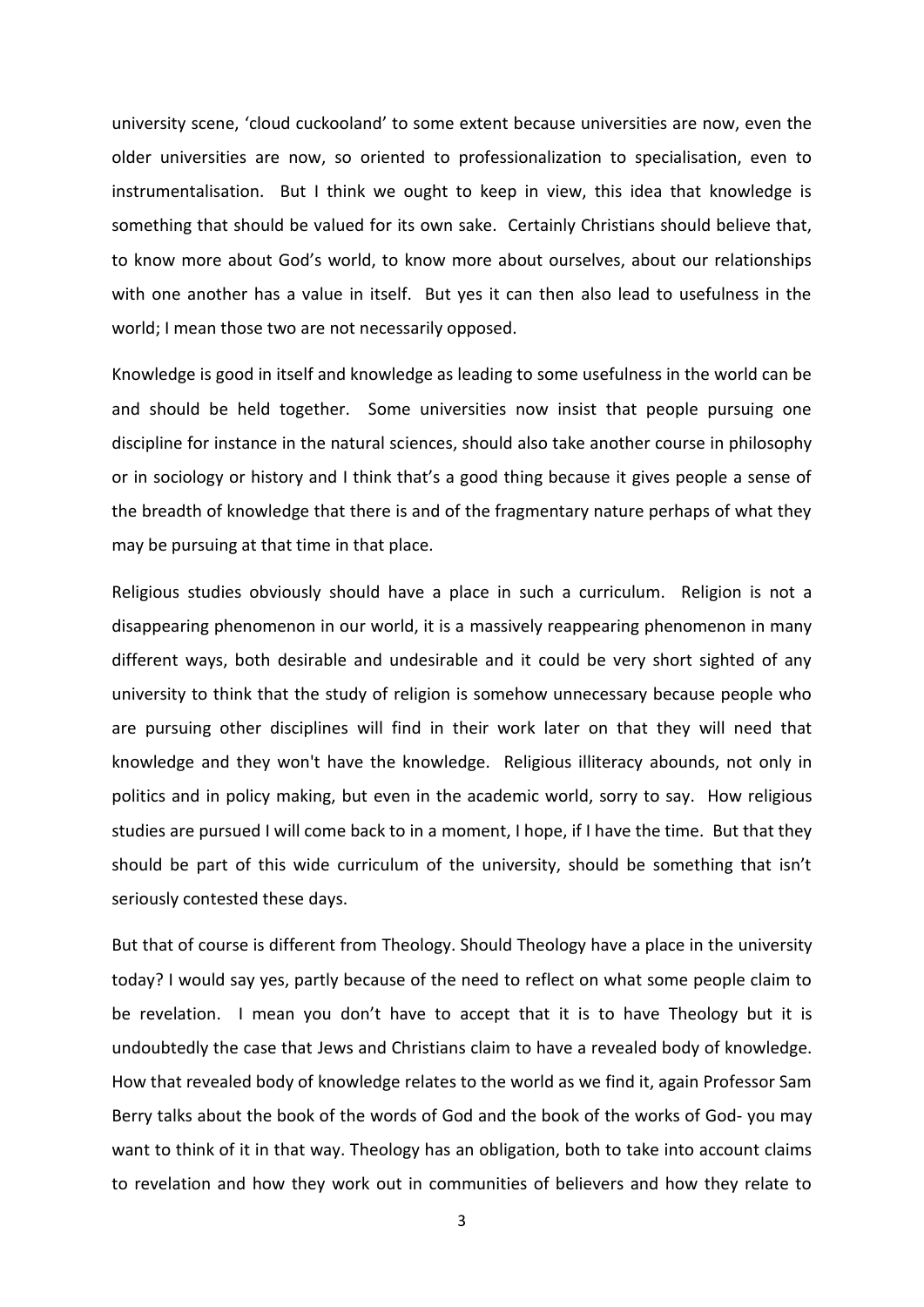others who are not in that community. Theology also needs to take account, because of the book of works idea, of what is going on in other disciplines. Somebody had asked this question about why theologians are interested in other disciplines but that it doesn't always work in terms of reciprocity. Well sometimes it does actually, but theologians in any case have an obligation to take other disciplines into account in their work if this balance between the book of words and the book of works is going to be maintained properly.

Now in a Christian university, and of course there have been many Christian universities in the past and there are many today, Theology has another function and that is about world view. One of the great lies, well certainly in Britain, probably in the West generally, is that secularity is a kind of neutrality. I mean this lie has to be nailed; you know secularity is not neutrality. Secularity as it is articulated by those organisations that you were talking about, these are systems of thought, I mean this is a world view; this is a view about the world, about ourselves, about human society. So there is no such thing as a university which does not have a world view. I mean whether implicit or explicit, there is always a world view.

Now I would hope that theology can, as it has in the past, supply a rich world view. We were talking just now about Sir Joseph Needham, who was perhaps the greatest Sinologist in this country for many years- that's not an expert in sin but an expert on China! Needham was Master of Gonville & Caius College in Cambridge, and was often exercised by the question as to why modern empirical Science had not arisen in China because at the beginning of the modern period, China was materially more advanced than Western Europe in all sorts of ways. So why did Science arise in Europe and not in China? And as an agnostic he rather reluctantly came to the conclusion that it was the Judeo-Christian world view that lay behind the emergence of modern Science, of an ordered universe, of lawfulness in the universe, you know all that kind of thing. This theme has been taken up by others like Rodney Stark in his work on the sociology of religious ideas.

So when we say that Theology can contribute to a world view with which a university works, that's the kind of thing we are talking about and what would form the background anyway to such a university and its world view. I think there are a number of things, one is the incredible correspondence that there is between our observation of the world and the way in which the world is structured and that is of course what makes Science possible. The rationality, I mean our rationality and the rationality of the universe as we study it. The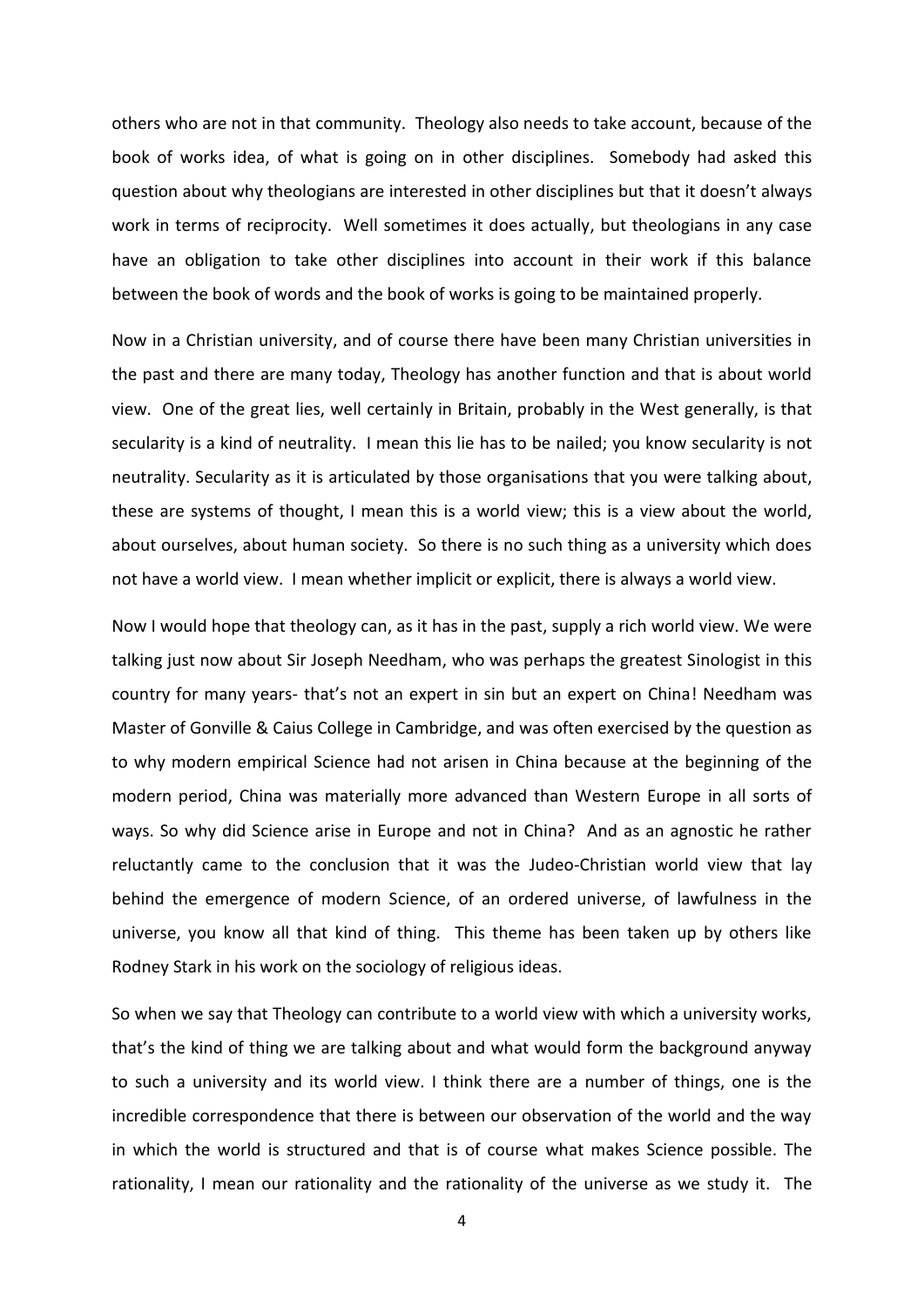early fathers as they came to people speaking Greek presented this, in terms of Christian apologetic, as the Logos, incarnate in Jesus Christ, who allows us to make sense of the universe which is also structured by that same Logos; the principle of rationality. By the way, this was behind Pope Benedict's Regensburg address that got hijacked for all sorts of other reasons. The claim that Christianity is committed to rationality and this is very important if Christians are going into the business of higher education, a commitment to rationality because of who we are and because of how the world is and the intelligibility of the universe so that it can reveal to us something of God's purposes in his world as well as in our own lives.

Now a Christian world view, informing such a university, would uphold purpose, destiny I think is the word I am looking for, our own and of the universe. A reference to teleology whether of time or of space has been more and more carefully excluded from public discourse. Whether in the natural or the social sciences but in a Christian university one would need to work with this; with purpose of our own lives, of our societies and of the universe.

When Aristotle was rediscovered in western Europe, by the way, the popular account of this that it was the Muslim Arabs who conveyed Aristotle back to western Europe is not totally wrong but how did they come to have him in first place? Greek learning, as a whole, under Muslim Arab patronage, was translated into Arabic either from Greek or from Syriac almost entirely by Christian clergy. Christian clergy do have a use sometimes! This was then conveyed back to western Europe in two ways, first of all by Jewish traders, so the names of Muslims, involved in this process for instance, in European languages are found in an Hebraic form so Ibn Sina becomes Avicienna, Ibn Rushd becomes Averroes and so forth. But the other main way in which it was conveyed to Western Europe was through the Arabic speaking Christian communities of the West, and where were they? Well, they were in the Iberian Peninsula of course! But the recovery of Aristotle gave rise to renewed thinking in Paris and in the other new universities of Western Europe about the human person, and although Aristotle of course didn't mention this, the Christian commentators do, in terms of the *Imago Dei*, in terms of the human person being in God's image, being therefore really an agent. Not just someone passive or something passive on which the forces of nature work, but an agent in the universe and the ideal of agency then leads to the idea of freedom and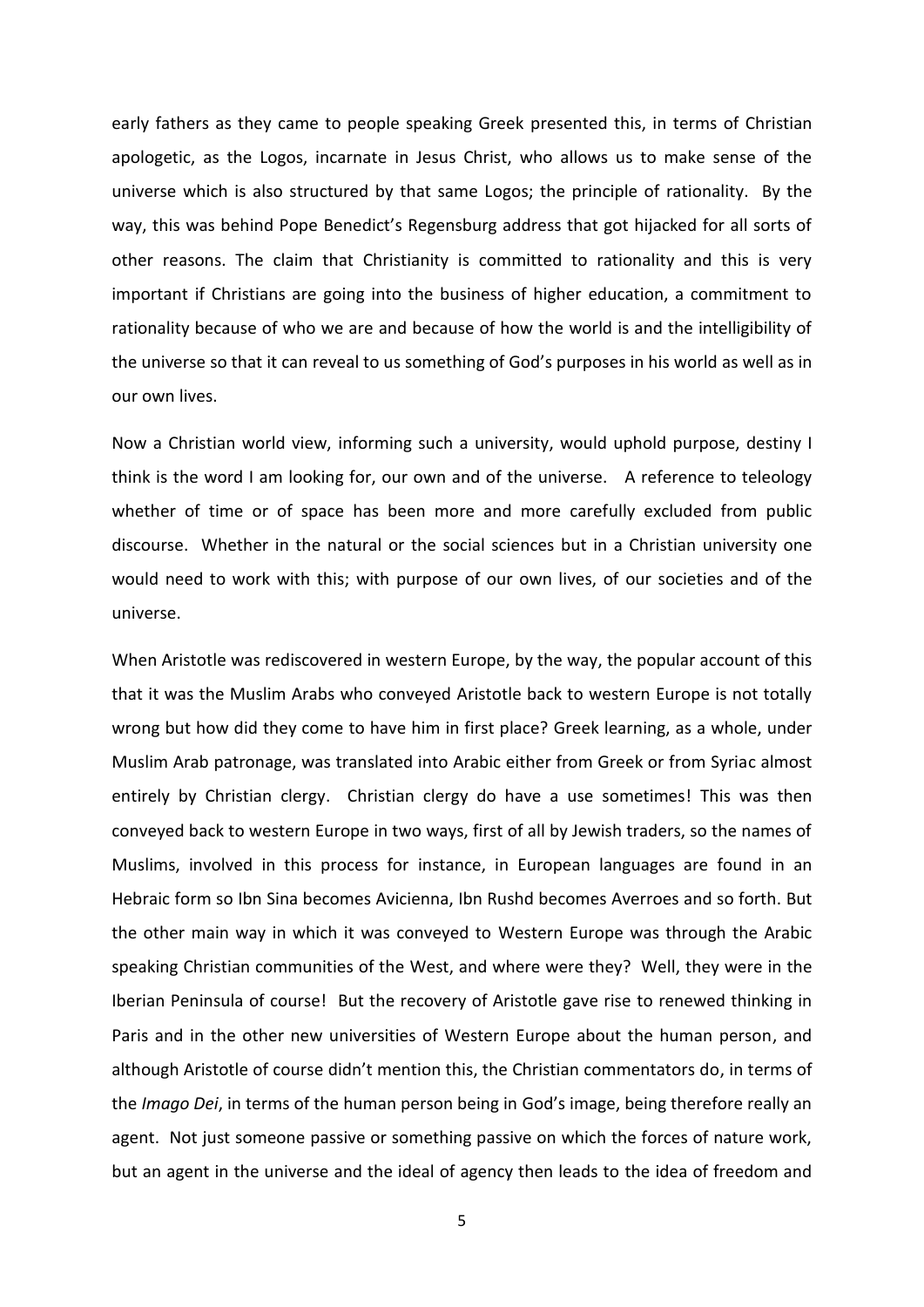that to responsibility, accountability, conscience, I mean all sorts of things blossom out of this idea.

So I would say purpose; agency, freedom is something that must be part of a world view in I would say any university but let's say for the time being a Christian university. Then if we are going to have any kind of effective moral reflection in the university, in terms of what we are doing, then again because of the *Imago Dei*, the idea of inalienable human dignity; dignity that cannot be taken away from a human being, by other human beings. Some years ago there was a Bill before Parliament that was called the Mental Incapacity Bill and somebody pointed out to the government that this was not a very good title so they changed the title to the Mental Capacity Bill, but they didn't change the Bill, the Bill was exactly the same.

Anyway we were having a sort of pre-legislative discussion about it and a lady philosopher, you probably know who it is now, who has been hugely influential in policy making and legislation in this country in the last fifty years, she said "O*f course human dignity can never be taken away from a person whatever their state*." So I said to her *"Why? On what do you base that?*" And she's said "*Oh well it's the Judeo Christian idea isn't it of being made in God's image"* and so I said "*Well yes I believe that, I'm very glad to hear you say it too!"* Yes, there are these clear moments of disclosure when people are, even in the legislative process today, pushed to a point where we have to involve transcendental principles and the idea of human dignity cannot be based on anything but some kind of transcendental principle.

So again, if we're going to think adequately morally about the human person at whatever stage of life, we have to think about inalienable dignity. We have to think about equality in the Christian sense of common origin. You see that was a thing that worried Darwin very much; that his work would somehow open the way for racism, as indeed it did. That people would begin to see the different races as somehow arranged in an evolutionary hierarchy. I mean Darwin gave enormous amounts of money to the antislavery movement in the US to combat racism. He didn't want his work to be used in this way but so it was in the southern part of the United States and then later on in Europe in the birth of European fascism. But the biblical idea of equality is about the equality of persons, not the way in which it has mutated now into the equality of all kinds of behaviour and lifestyle and so forth. So just as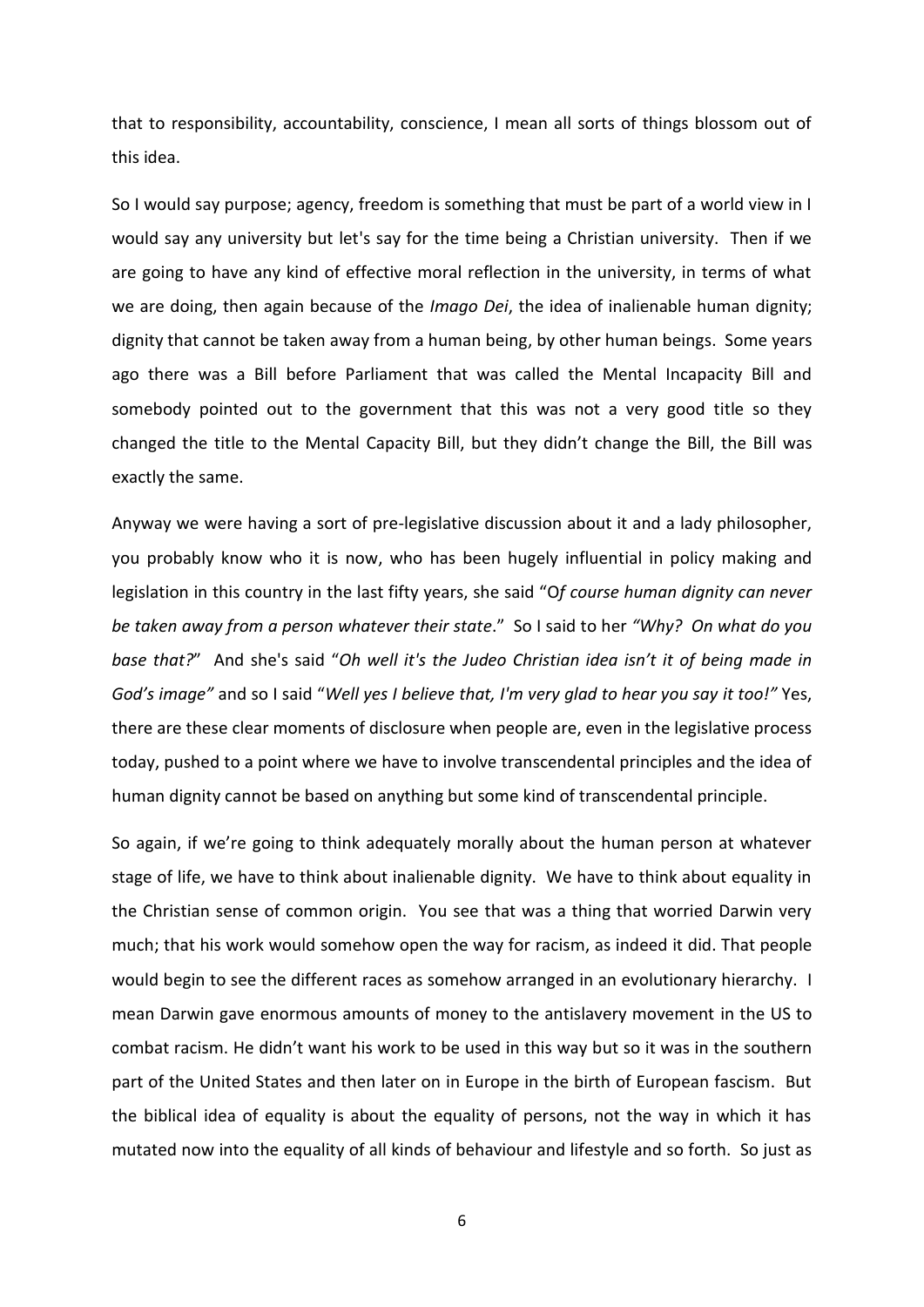dignity has mutated into ideas of radical autonomy, equality has also mutated, that doesn't mean that its true Christian interpretation shouldn't be at the centre of our world view.

Now I would hope that a Christian university was articulate about this kind of world view that informed everything else that it did. So what difference would it make in terms of what was taught? Well I would argue against over specialisation, sometimes these are practical matters about what we can teach, what resources we have and so on, but for there to be, in theory anyway, an openness to the wholeness of knowledge and its acquisition and how different aspects of knowledge affect other aspects.

In terms of what this will do to the teaching of subjects, take history, I mean the way in which history is still taught in schools, at any rate in this country, discounts actively any influence of the Christian faith on what might have happened, any reasons with what might have happened that may have to do with people's beliefs. There is pathological, I think is the word, concentration on what is bad, what was done that was wrong rather than on what Lecky calls the perfectly virtual stages of our history, what are they? So I want to come to Magna Carta but the recent discussion with the 800<sup>th</sup> anniversary of Magna Carta has consistently underplayed the role of Archbishop Langton in how the barons were corralled, as it were, if that's the right word, how Magna Carta was framed, what it's background was with St Anselm and the Charter of Liberties, all of that. What we had was a kind of a revisionist account that Magna Carta was really about the feudal rights of the barons and what a mistake it is to think that it had anything to do with fundamental freedoms and so on.

I'm not saying the barons were not interested in what happened to them, of course they were. But if Langton had not held Rochester Castle against King John for a whole year, we probably wouldn't have had this anniversary. Now isn't it fair at least to acknowledge this? But with slavery- there are reams upon reams of stuff on the appalling scandal of modern slavery, but very little on what Christians did for its abolition. And there is completely nothing about Islamic slavery by the way, from which many of the Westerners had learnt their trade.

So I think history as taught in a Christian university, it would be taught in another sort of way which takes account of moral and spiritual matters which is not sort of reductionist and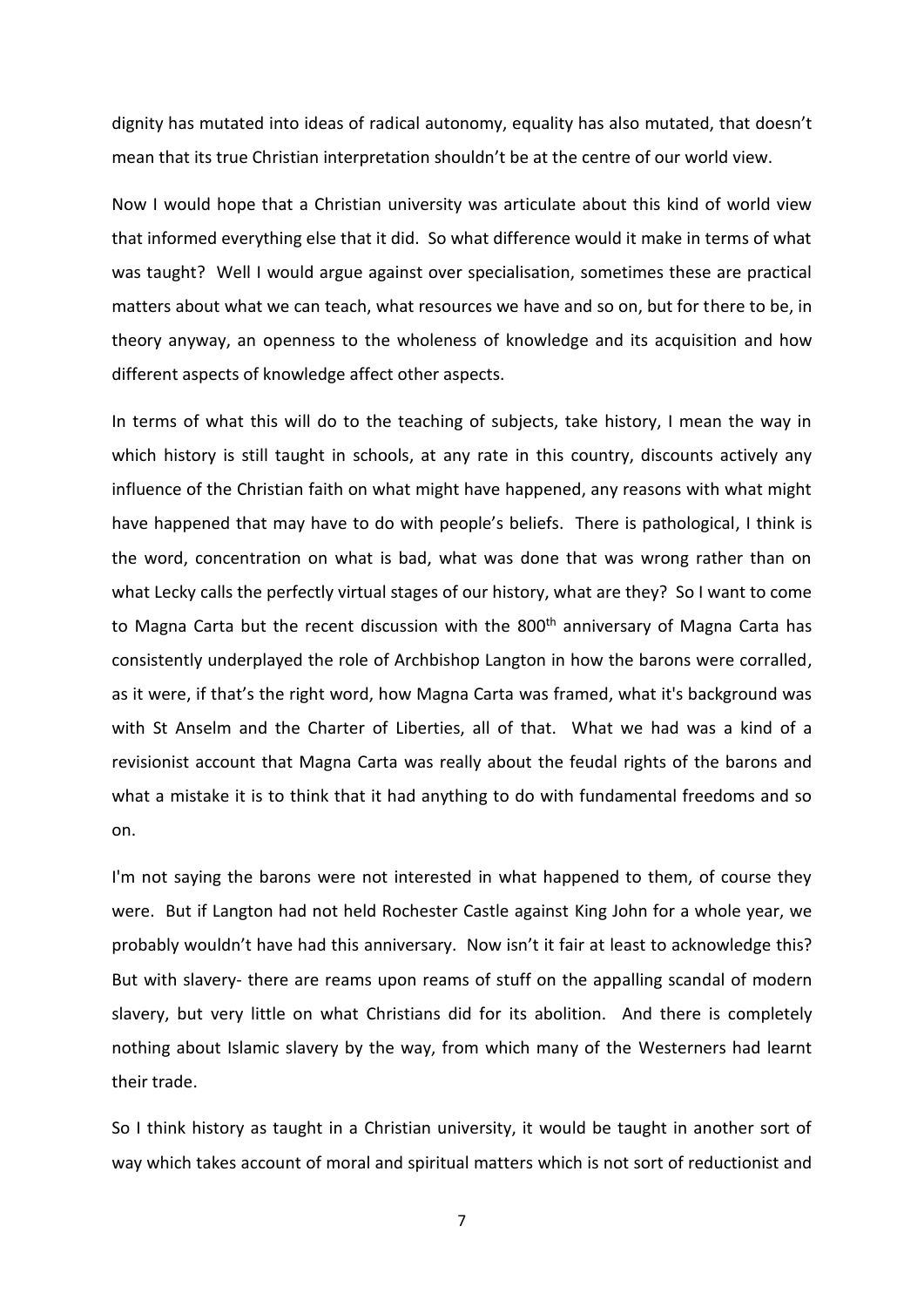Marxist, but is a fuller description of what actually has happened and there is enough documentation and enough background for us to do that; certainly in history. I mean the transmission of Greek knowledge to the West is a classic example of where we are constantly given incomplete information.

What about sociology? Peter Berger's venerable name has been mentioned and venerable because he had the courage to break with the secular mind set of the sociology of religion, as it had been said in the western world for such a long time, which he himself had practiced. But then with *A Rumour of Angels*, he was able to say this is not enough. This is not enough of an account of what actually is happening to religion in various societies, even in the West and in his little book, he points out that indeed there remain in cultures 'signals of transcendence' which a sociologist must take into account in his work, if that work is going to be complete. He mentions here misused revulsion as radical evil and our conviction that the good will prevail. The existence of humour, love and sacrifice can be added to his list. This is also true of the sociology of the family. The sociology of the family was such an important aspect of sociology in this country after the Second World War. A long term and cross cultural study was done in the University of Cambridge as late as the 1990s which pointed out that cross culturally and historically, the family was rooted, was centred around parents and children, even in cultures where there were extended families, parents and children were at the centre of such families, I mean that might give a new twist to the word nuclear. Nuclear doesn't mean isolated, the nucleus is at the centre of the atom or of the cell, not isolated from it.

Another piece of what was done again in Cambridge at another centre was about the effect of marriage breakdown on children. Now these were serious academic studies which have all in the last ten years or so, maybe fifteen years, been intentionally negated by research that is much more questionable, let us put it like that, by assertions that are made, you know 'divorce doesn't affect children adversely', but where is the evidence for that? In addition, that the nuclear families are a recent invention- you know all sorts of things like that, without asking the deeper questions about how people value being related to one another. I chaired the Ethics and Law Committee of the Human Fertilisation and Embryology Authority for many years and one of the questions that kept coming back to us was the need for children to know who their parents were; in particular, who their fathers were.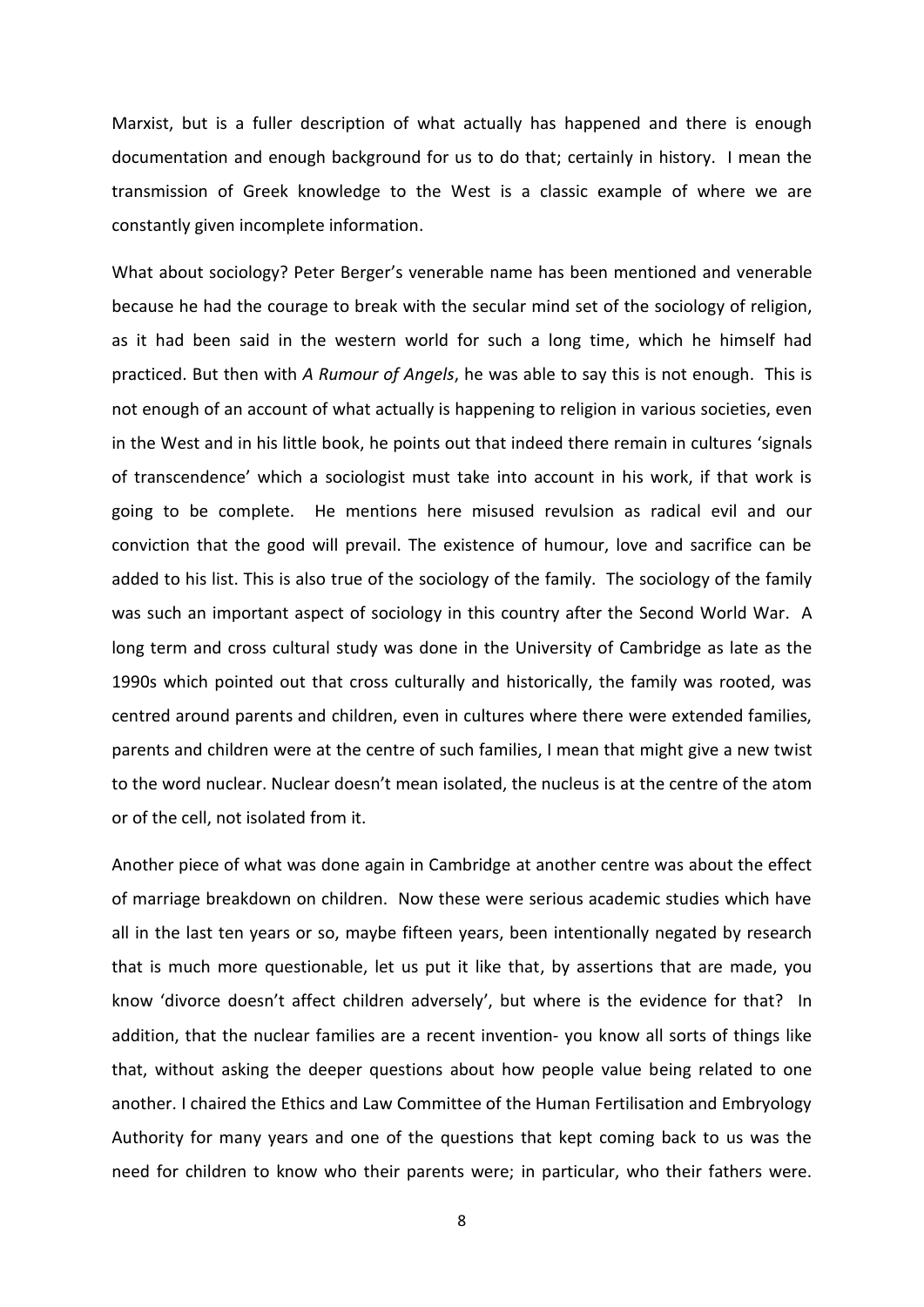Until in the end the HFEA had to change its own rules on this matter on keeping donors anonymous to that of them being declared in due course for the benefit of the children.

Now I would hope that there would be in a Christian university an adequate sociology of the family, an adequate sociology of religion which takes account of its cohesive and prophetic aspects in particular societies, at particular times. Now somebody said in the conference last time that what we needed was also an adequate anthropology which was rooted in a paradigm of creation, fall and redemption. Well this is exactly right because one of the problems that we have now is a defective anthropology with which our legislators and our policy makers are working where I'm ok and you're ok, we are just as we were meant to be and there is no need for being forgiven or forgiving.

A couple of years ago I had a debate with Matthew Paris at the Conservative Party Conference, as it happens, and before the debate began he turned to me and said "*Look Bishop, I know what you're going to say, you're going to ask us to repent.*" So I said "*I'm a bishop, this is part of my job".* But we are not taking any moral high ground here. It's me as well as you and everyone else because in my view we are not what we are meant to be, we have departed from to our purpose for being here and what is the harm in saying let us come back to the purpose for which we have been put here? But an adequate anthropology is missing, of course, from our culture and a Christian university should vigorously promote an adequate anthropology.

Philosophy has been mentioned, I mean the USA has had Alvin Plantinga and people like that but the obsession in the philosophical schools and the universities here has been on linguistic analysis to the point of absurdity and we must get beyond that. I mean there have been others and I think again and again if the moral realism of Elizabeth Anscombe, Philippa Foot, Peter Geach had been taken more seriously, we would not have got into this situation where we are simply, on the hoof, reinventing human relationships because we would have seen them as being grounded in the ontology of being human. But constantly to go back to language and its function without any reference to what language is rooted in, has not been enough for us in philosophy any way. With the sciences, well there are so many things to say, I don't want to say them! I am sure there will be other people who will, but whatever view we take of the sciences, we cannot, I hope, in a Christian university anyway, deny purpose, deny agency and deny freedom. Whatever else we say about the diversity of life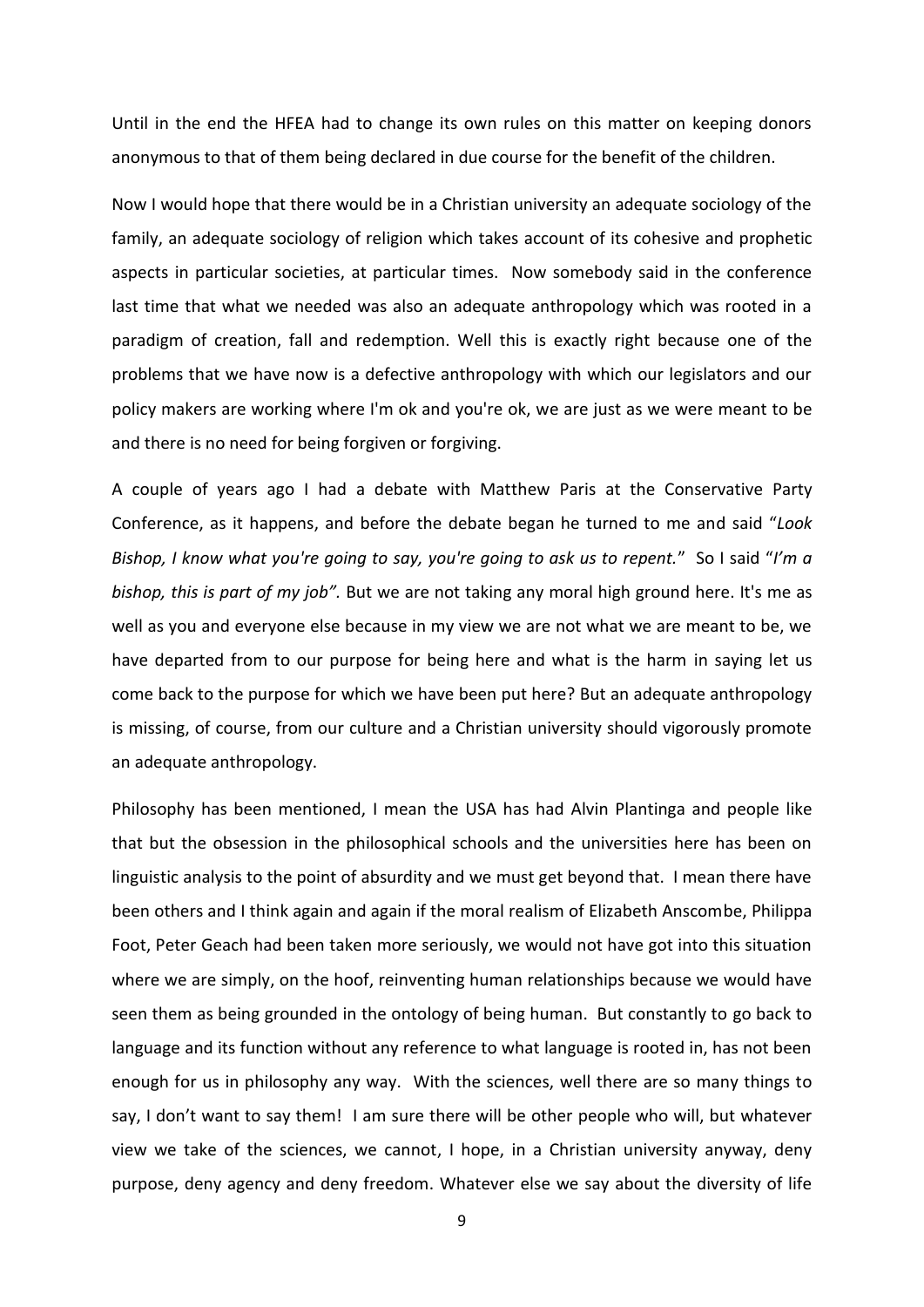forms and how they've come to be, about the emergence of the human person, I mean you know I'm willing to listen to all sorts of things about that, but if it leads to the denial of purpose, if it leads to a denial of agency, if it leads to a reductionist view that, in the end, has the effect of denying freedom, well a Christian university should not have any part in that.

Now if we are going to have a university then that is first of all not exclusive, is related to the wider academic world, respects it and hopefully is respected in turn, which is committed to a wholeness of knowledge, as well as excellence in certain parts of it, which works clearly with a world view that can in one way or another be articulated, that seeks to visit various subjects and to work with various subjects in the light of such a world view. The question is, is that possible to have in this country at this time? I think it is, it does involve a recovery of nerve. I mean one of the things about Christians generally in this country, if you compare them with Christians in other countries, is a loss of nerve.

So we do need to recover our nerve, whether we work in existing universities or in a possible new university and there can be different models for the emergence of new institutions, you are not committed to just one. Leslie mentioned the cathedral sector and there are all sorts of questions as he said about the cathedral sector, but the fact that there are now these new universities that are clearly connected with the churches, not just the Church of England but also the Roman Catholic Church. It is quite remarkable that this has actually been allowed to happen by the academic establishment. Of course there are those pressures of secularisation that are now happening to them and we need to learn from those pressures as well, but they should not be written off I think. Waverley is connected to Roehampton, I notice, and I think there can be fruitful partnerships in that sector.

Joel mentioned the theological colleges in Africa and Asia. Uganda Christian university is a wonderful example of how something founded on quite a modest theological college has flourished as you say, has become a university that is, in some ways, exemplary in Uganda. I gather it's law school is the best law school in the country. I think that can happen here also. I am thinking of Oakhill Theological College which is an Anglican Theological College. Given its proximity to Middlesex University and it's relationships with them, I can see a place like Oakhill gradually expanding the subjects that are taught there, possibly first in relationship to Middlesex and then later on more independently and becoming a university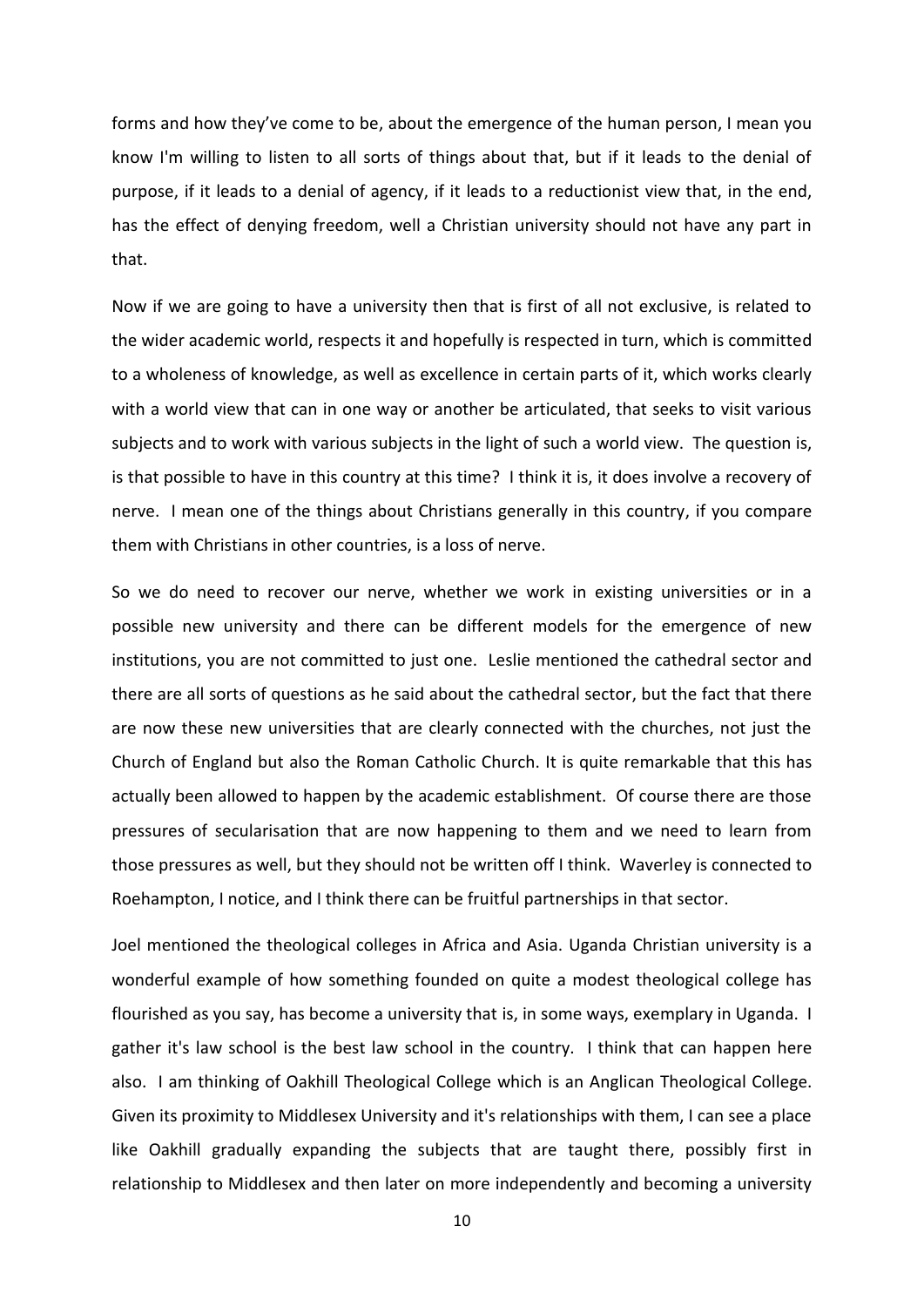type institution. The same can be said of the London School of Theology, or of Moorlands. There are examples that can be given- Wycliffe is a permanent private hall of the University of Oxford. I think it could, given the resources, develop into more of the kind of thing that I am talking about than it is at the moment.

Or there can be entirely new freestanding initiatives. I've had quite a lot to do recently with the University of Buckingham and I've always tried to ask the professors who were there at the time, because that's a declining number now, how the university college got the Royal Charter. The answer is, well it's two words- 'Mrs Thatcher'. She got it for them. So who do we know who could get us the charter (this is how the world works)? But I think it is possible to have a free standing institution that does not arise out of anything else, that in due course becomes a university and then of course there is your own model of a university emerging from wider broader involvement with society to meet the needs of the people with whom you are in contact. All sorts of ways in which a university might develop, I think it could be exemplary however it emerges in the context of higher education in Britain today, in terms of its honesty, yes we have a world view, not to pretend that we don't, in terms of its transparency that yes we teach the same subjects that you do, but we teach them in a somewhat different way, you are welcome to criticize what we do, possibly we might criticize what you do as well, but that's a story for another day. In terms of being able to accommodate a variety of views within the university, I mean a variety of Christian views of course. Last year some of us organised a conference called Mere Anglicanism and in the last few years we've started tackling subjects like Science and this has meant that the conference has exploded from being a few hundred to being nearly a thousand coming to it.

Any way a couple of years ago we organised something on Science and we were very interested in Christian evolutionists like Denis Alexander, talking to intelligent design people like Michael Behe. In the past, some on each side have refused to do this, but in this case they agreed and we had a very useful dialogue over several days between these scientists with different views and each side then saying to the other, "we hadn't realised this was your position." Now I think this has a virtue in itself, so yes I mean a world view, but a world view that accommodates a diversity of Christian approaches to a particular subject. But I would also say, given the acceptance of the world view, that it should also include people who are not Christians. You see Forman Christian University in Lahore in Pakistan is